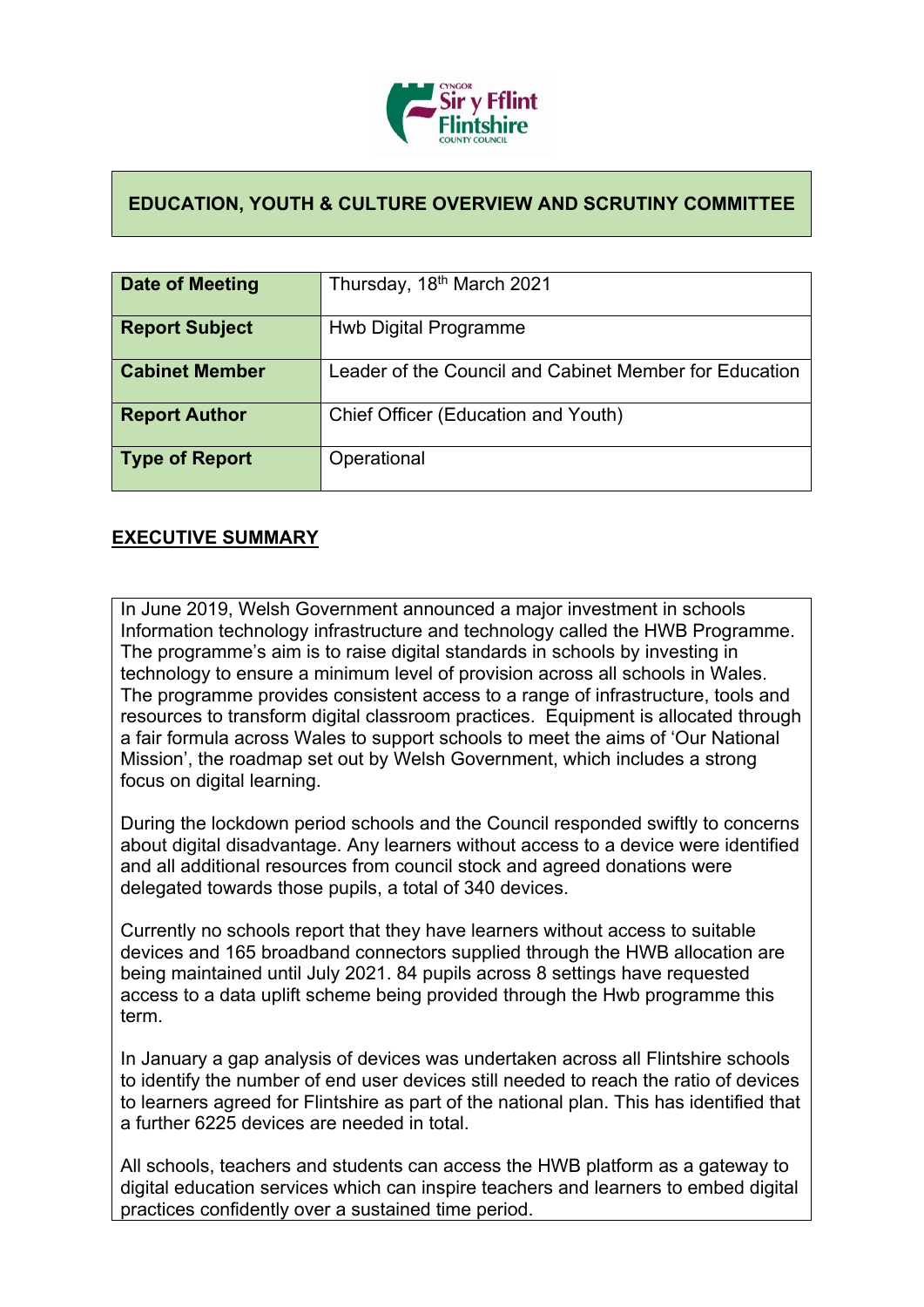The effective roll out of all phases of the HWB programme has enabled learners in Flintshire to engage to a high level with distance and blended learning and has supported the progress and wellbeing of pupils throughout the pandemic period. There has been very effective working between Education and IT Services to support the delivery of the programme. IT Services have provided significant resources and time to ensure the successful delivery of this programme.

| <b>RECOMMENDATIONS</b> |                                                                                                                                                                                                      |
|------------------------|------------------------------------------------------------------------------------------------------------------------------------------------------------------------------------------------------|
|                        | That members note the implementation of the national Hwb programme in<br>Flintshire schools and the work undertaken to increase the ratios of<br>devices to pupils.                                  |
| $\mathcal{P}$          | That members are assured Flintshire learners have not been digitally<br>disadvantaged during the lockdown period by the effective actions of<br>schools and the Council's Education and IT services. |

## **REPORT DETAILS**

| 1.00 | <b>EXPLAINING THE HWB DIGITAL PROGRAMME</b>                                                                                                                                                                                                                                                                                                                                                                                                                                                                         |
|------|---------------------------------------------------------------------------------------------------------------------------------------------------------------------------------------------------------------------------------------------------------------------------------------------------------------------------------------------------------------------------------------------------------------------------------------------------------------------------------------------------------------------|
| 1.01 | <b>Background</b>                                                                                                                                                                                                                                                                                                                                                                                                                                                                                                   |
|      | In June 2019, Welsh Government announced a major investment in<br>schools IT infrastructure and technology called the Hwb Programme. The<br>programme is intended to raise digital standards within schools by<br>investing in technology to ensure a minimum level of provision across all<br>schools in Wales and that the provision meets the published Education<br>Digital Standards. These standards are:                                                                                                     |
|      | Based around best practice<br>$\bullet$<br>Cover the whole school infrastructure and devices<br>$\bullet$<br>Developed to standardise and future proof school infrastructures<br>$\bullet$<br>Developed in partnership with Welsh Government and the Society of IT<br>$\bullet$<br>Managers.                                                                                                                                                                                                                        |
|      | The initial investment was estimated at £105m over 4 years. The release<br>of funding was based around 'waves' with each wave covering specific<br>technologies. The elements that made up a particular wave have to meet<br>the national Digital Standards across all schools before Councils can move<br>on to the next wave. Funding is dependent on demonstrating compliance<br>with these standards, specific timescales and commitments from Councils<br>around future investments to support sustainability. |
| 1.03 | <b>Progress to date</b>                                                                                                                                                                                                                                                                                                                                                                                                                                                                                             |
|      | £50m was released in year 1 (2019/20) of which the Flintshire allocation<br>was £2.5m with 85% to be spent on equipment and 15% on<br>implementation services. This covered Waves 1 to 3 (core network                                                                                                                                                                                                                                                                                                              |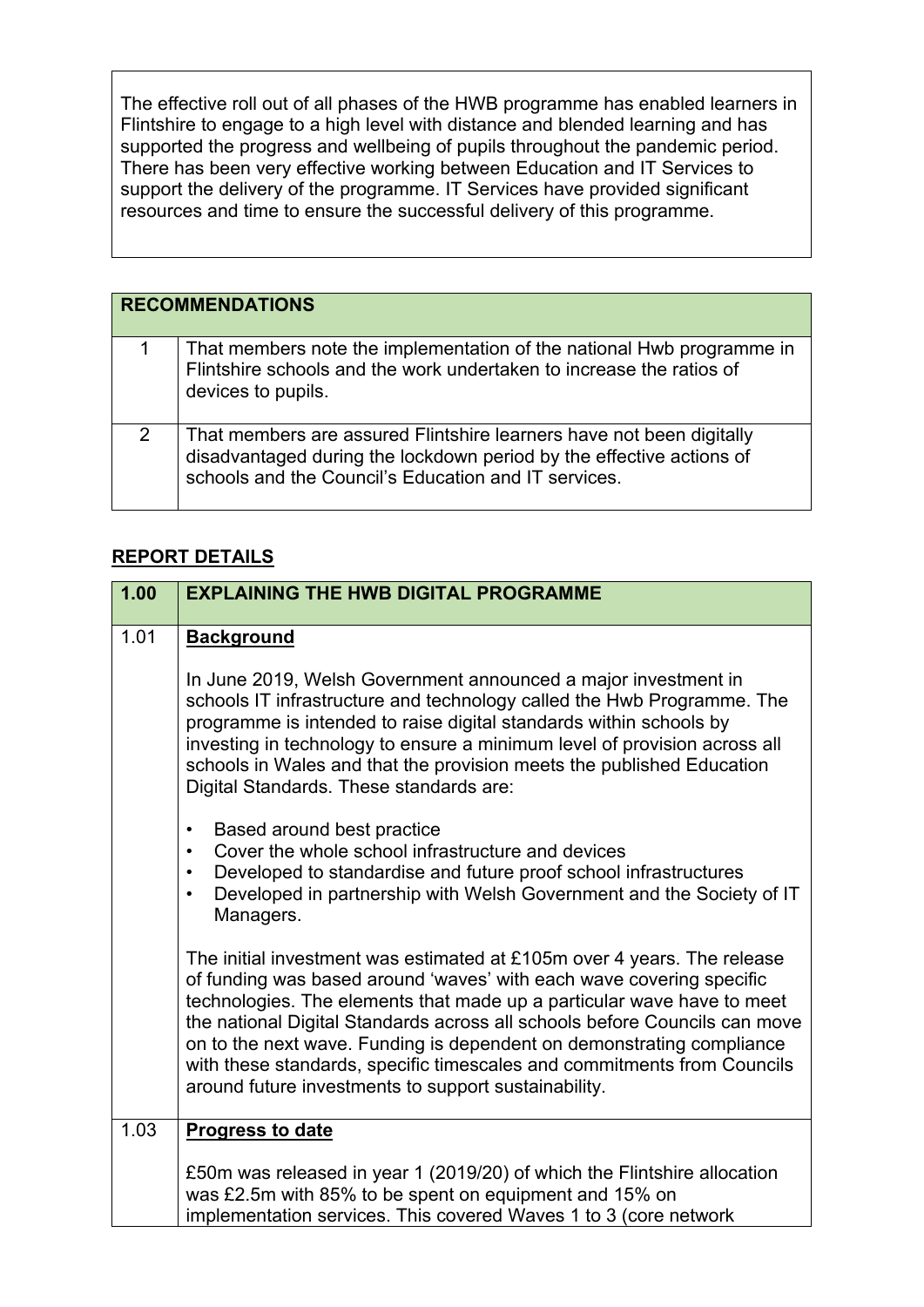| infrastructure in schools such as cabinets, network switches as well as<br>wired and wireless network infrastructure). It should be noted that whilst<br>cabling within schools does feature in the standards, no funding was<br>allocated to bring existing cabling up to meet them. A decision was made<br>within Flintshire to fund this work using the 15% allocation.                                                                                                                                                                                                                                                                                                                                                                                                                          |
|-----------------------------------------------------------------------------------------------------------------------------------------------------------------------------------------------------------------------------------------------------------------------------------------------------------------------------------------------------------------------------------------------------------------------------------------------------------------------------------------------------------------------------------------------------------------------------------------------------------------------------------------------------------------------------------------------------------------------------------------------------------------------------------------------------|
| £30m was released in year 2 (2020/21) of which the Flintshire allocation<br>was £1,510,694.17 with 90% to be spent on devices from a national<br>catalogue and 10% on implementation services.                                                                                                                                                                                                                                                                                                                                                                                                                                                                                                                                                                                                      |
| Through a national procurement exercise, it was clear that there would be<br>significant financial benefits to Flintshire if we switched our networking<br>technologies from Cisco to Aruba. In doing so it would allow us to<br>complete Waves 1 to 3 and mean we would have £570k from this<br>allocation left to begin work on Wave 4 (end user devices).                                                                                                                                                                                                                                                                                                                                                                                                                                        |
| This technology shift represented a major challenge as it was new<br>technology requiring extensive training and support but staff were<br>committed to doing this as it was clear that the benefits to our schools<br>would be significant.                                                                                                                                                                                                                                                                                                                                                                                                                                                                                                                                                        |
| It was also clear that if we were to meet the time constraints placed on us,<br>we would need to significantly supplement the schools IT support model by<br>utilising corporate IT colleagues and, where possible, external resource.                                                                                                                                                                                                                                                                                                                                                                                                                                                                                                                                                              |
| The Covid-19 pandemic has also added to the complexity, urgency and<br>focus for some of the work. Schedules were impacted by; the inability to be<br>able to access face to face training for the new technology, supply chain<br>issues with technology providers and ensuring safe methods of work for<br>colleagues.                                                                                                                                                                                                                                                                                                                                                                                                                                                                            |
| By April 30 <sup>th</sup> 2021 we will have:                                                                                                                                                                                                                                                                                                                                                                                                                                                                                                                                                                                                                                                                                                                                                        |
| Completed network surveys in all schools<br>$\bullet$<br>Completed network designs for all schools<br>Ordered and receipted in excess of 6000 items of equipment to<br>$\bullet$<br>support Waves 1 - 3<br>Updated cabling in all schools to meet Digital Standards<br>$\bullet$<br>Completed earth bonding work on all schools networking equipment<br>$\bullet$<br>Migrated all networking infrastructure from Cisco to Aruba<br>$\bullet$<br>Replaced existing wireless capability with latest technology and<br>$\bullet$<br>extended that capability across the whole school<br>Ordered, receipted and delivered the following Wave 4 equipment<br>$\bullet$<br>to schools:<br>1794 laptops<br>$\circ$<br>1459 desktop pc's<br>$\circ$<br>2071 Chromebooks<br>$\circ$<br>1566 iPads<br>$\circ$ |
|                                                                                                                                                                                                                                                                                                                                                                                                                                                                                                                                                                                                                                                                                                                                                                                                     |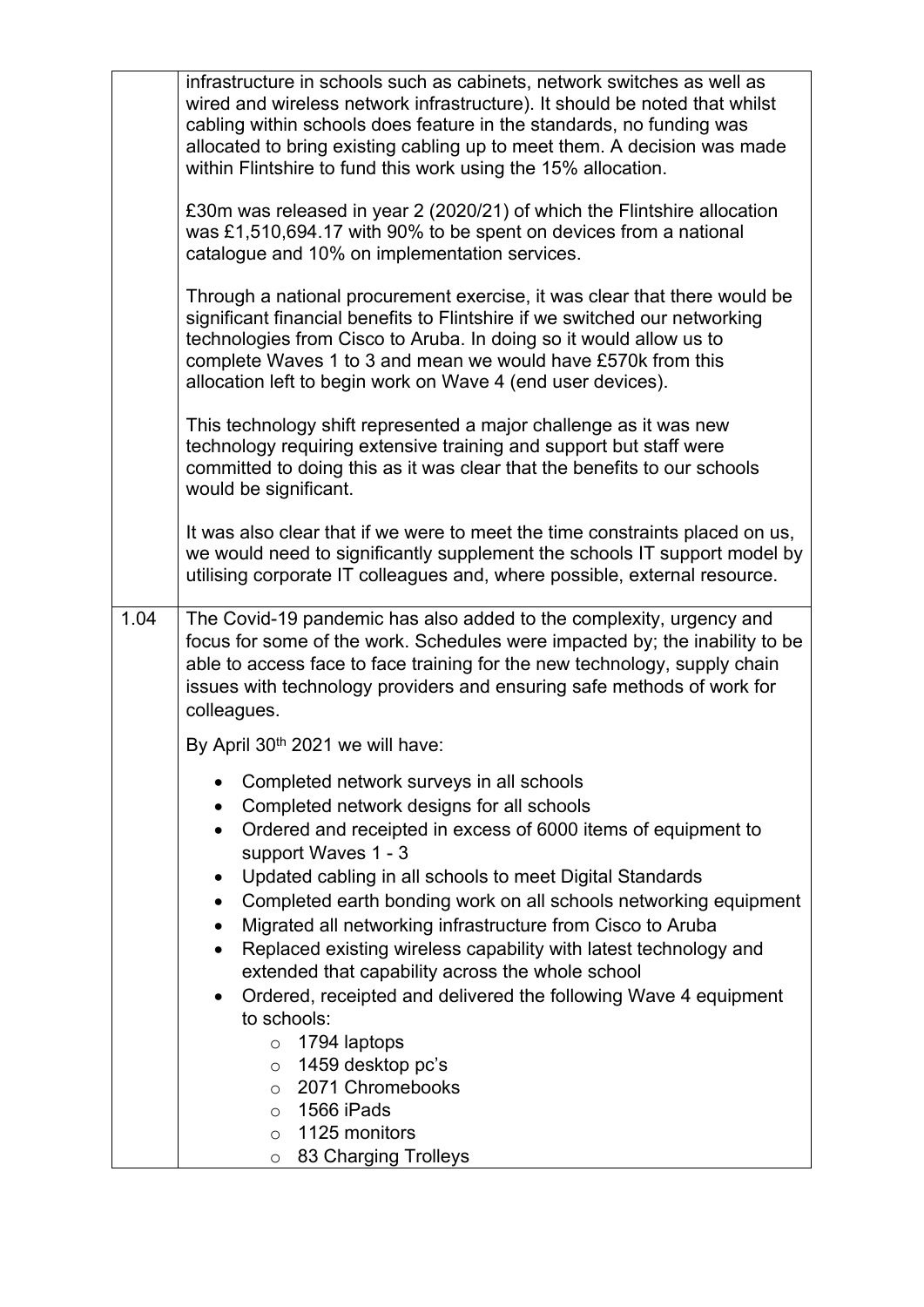|      | Implemented a technology called Govroam in all schools which will<br>$\bullet$<br>allow a wide range of public sector partners to connect securely to<br>their own network via the schools wireless network<br>Migrated from one premise web content filtering solution<br>$\bullet$<br>(Smoothwall) to cloud hosted solution (Websafe)<br>Undertaken significant engagement with schools to understand their<br>requirements.                                                                                                                                                                                                                                                                                                                                        |
|------|-----------------------------------------------------------------------------------------------------------------------------------------------------------------------------------------------------------------------------------------------------------------------------------------------------------------------------------------------------------------------------------------------------------------------------------------------------------------------------------------------------------------------------------------------------------------------------------------------------------------------------------------------------------------------------------------------------------------------------------------------------------------------|
|      | In addition to the above work which forms part of the HWB programme, we<br>have also:                                                                                                                                                                                                                                                                                                                                                                                                                                                                                                                                                                                                                                                                                 |
|      | Re-provisioned 180 devices from the corporate desktop<br>replacement programme to support digitally disadvantaged learners<br>Ordered and delivered 165 MiFi devices to provide broadband for<br>digitally disadvantaged learners<br>Worked with the Neumark Foundation who have funded 90 devices<br>to date to support digitally disadvantaged learners in Years 10 and<br>11                                                                                                                                                                                                                                                                                                                                                                                       |
|      | 84 pupils across 8 settings have requested access to a data uplift<br>$\bullet$<br>scheme being provided via the Hwb programme this term<br>Designed and delivered a secure remote access solution which<br>allows schools based colleagues to access SIMS (schools<br>information management system), Masterpiece (corporate finance<br>system) and P2P (electronic ordering solution) from home<br>Increased Internet capacity for Mold Alun and upgrades ordered for<br>$\bullet$<br>Hawarden and Flint High Schools                                                                                                                                                                                                                                               |
|      | Reviewed internet capacity at all remaining high schools.                                                                                                                                                                                                                                                                                                                                                                                                                                                                                                                                                                                                                                                                                                             |
| 1.05 | Delivery of this work has been overseen by a HWB Programme Board with<br>Chief Officers and senior managers from the Governance and Education<br>portfolios. The board has met regularly and has been kept updated<br>through detailed highlight reports by the senior IT managers who have led<br>these stages of the project.                                                                                                                                                                                                                                                                                                                                                                                                                                       |
|      | The implementation has consumed a significant amount of resource within<br>both the schools' IT support model but also from corporate IT. This has<br>had a major impact on the delivery of scheduled corporate IT projects but<br>with the support of the Chief Officer Team this work has been reprioritised,<br>recognising the importance of this programme on our schools and<br>learners. The achievements have been really positive as they have<br>supported our schools and learners at a particularly difficult time for them<br>and the increase in provision of end user devices along with increased<br>wireless capability in schools has meant that schools have much more<br>flexibility in how they are able to deliver blended learning for pupils. |
|      | Throughout the project, we have relied heavily on the commitment and<br>expertise of the Council's IT staff, many of whom have worked weekends<br>and evenings in order to minimise disruption for schools and to meet the<br>required deadlines. We have worked with local companies to deliver<br>cabling, electrical work and to support deliveries and have also worked<br>with our partners at Theatre Clwyd who have supported us in recent<br>months with secure delivery and storage facilities.                                                                                                                                                                                                                                                              |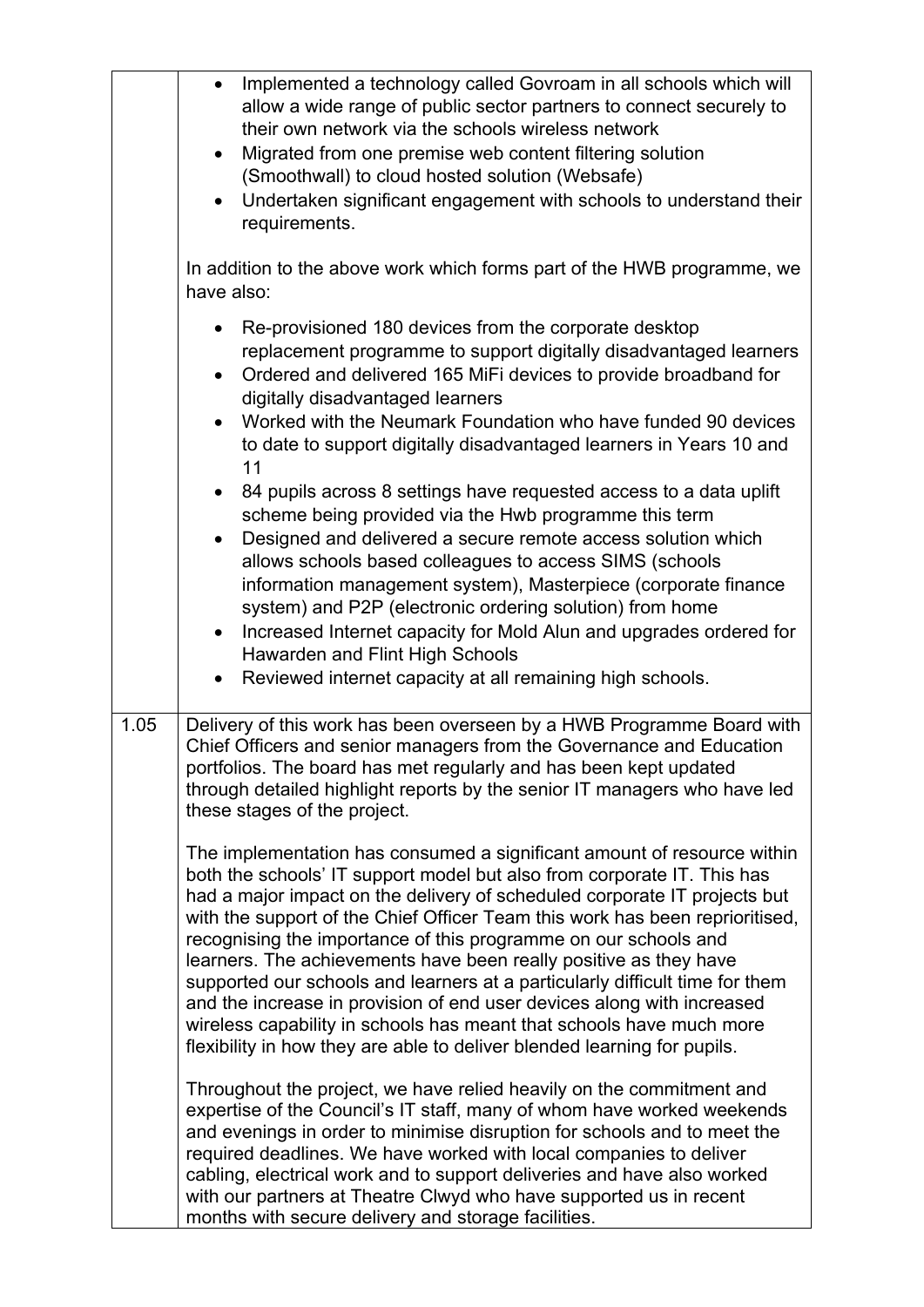| 1.06 | <b>Next Steps</b>                                                                                                                                                                                                                                                                                                                                                                                                                                                                                                                                                                      |
|------|----------------------------------------------------------------------------------------------------------------------------------------------------------------------------------------------------------------------------------------------------------------------------------------------------------------------------------------------------------------------------------------------------------------------------------------------------------------------------------------------------------------------------------------------------------------------------------------|
|      | Welsh Government has funded the procurement of an additional 50,000<br>Chromebooks for learners across Wales in addition to agreed HWB<br>funding. Flintshire will be receiving 2,682 of these in late April/early May.                                                                                                                                                                                                                                                                                                                                                                |
|      | As part of the year 3 funding, (£15m across Wales) the Council will be<br>receiving £749,808. This will be used for further investment in Wave 4 end<br>user devices from the national catalogue. We have undertaken significant<br>consultation with schools to complete a gap analysis which looks at the<br>devices a school currently has, number of pupils on roll and aspirations<br>around device ratios for pupils in Flintshire schools. The aspirational<br>device ratio for schools has been set following discussions with<br>headteachers and learning leads and will be: |
|      | One device per pupil for secondary phase<br>$\bullet$<br>One device per pupil for Year 5 and 6<br>$\bullet$<br>One device between 2 pupils for Year 3 and 4<br>$\bullet$<br>One device between 3 pupils in Foundation phase<br>Schools and settings have also factored in an additional 15% of the<br>school population to cater for devices for vulnerable learners and for<br>small group interventions.                                                                                                                                                                             |
|      | In order to meet this aspiration and excluding the year 3 funding allocation,<br>we have identified a requirement for an additional 3583 devices for<br>learners. We are awaiting the release of the latest version of the national<br>catalogue before we can fully model these requirements but estimate that<br>by using an average cost of £350 per device against the latest HWB<br>funding we will be able to purchase approximately 2,101 devices. This will<br>still have a gap of around 1442 devices to reach the optimal learner/device<br>ratio.                           |
|      | To date the HWB programme has very much focused on infrastructure,<br>networks and connectivity and the engagement with the Welsh<br>Government EdTech group (the national group which oversees the project)<br>has been led by IT colleagues. As the programme moves forward, the<br>emphasis will move to digital curriculum delivery and the lead role will<br>move to the Education Portfolio.                                                                                                                                                                                     |
| 1.07 | <b>Considerations going forwards:</b>                                                                                                                                                                                                                                                                                                                                                                                                                                                                                                                                                  |
|      | We will be developing a generic digital strategy for schools which they will<br>then be able to adapt for their own local use. This will include both the<br>impacts of the sustainable development principles and the Well-being<br>Goals.                                                                                                                                                                                                                                                                                                                                            |
|      | As a condition of accepting the HWB grant, all schools and Councils had to<br>make a financial commitment to ensure that there was a sustainable fund<br>to maintain and replace equipment on a cyclical basis. The Council has<br>agreed to set aside funding to replace all equipment funded as part of<br>Waves 1 to 3. At the Schools Budget Forum in September 2020, schools<br>agreed to fund the replacement of any subsequent devices for Wave 4 and<br>beyond. Schools accountants will be working with schools to ensure that<br>this commitment is fulfilled.               |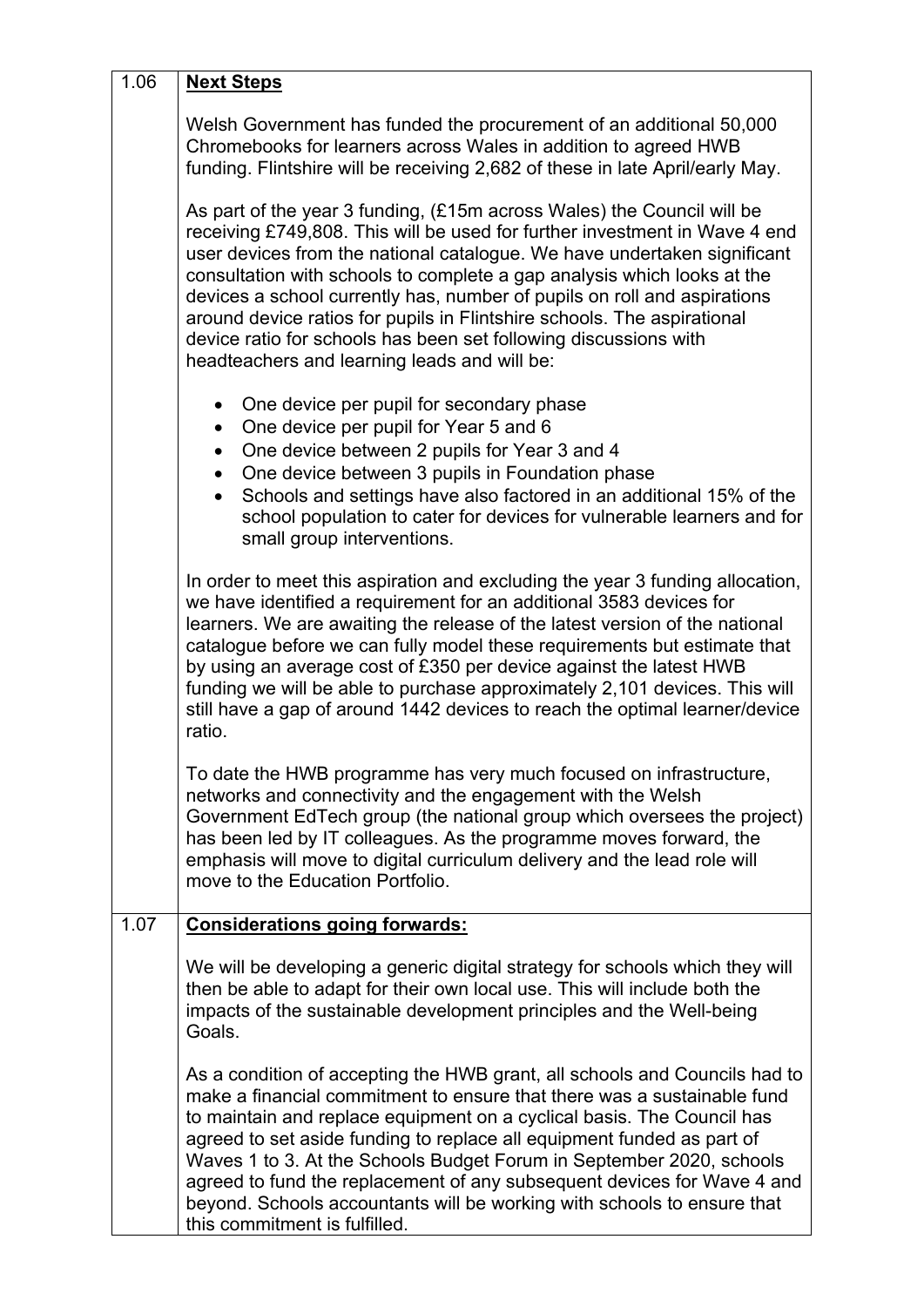| We will continue to monitor internet capacity/usage at remaining<br>secondary schools and primary schools and increase where required. To<br>date this cost has been absorbed within existing budgets but may need to<br>be reviewed moving forward if there are widespread requirements for<br>increases based on the performance reports that we run. |
|---------------------------------------------------------------------------------------------------------------------------------------------------------------------------------------------------------------------------------------------------------------------------------------------------------------------------------------------------------|
| We will also be making good use of regional consortia and other key<br>partners to share best practise in supporting digital learning.                                                                                                                                                                                                                  |

| 2.00 | <b>RESOURCE IMPLICATIONS</b>                                                                                                                                     |
|------|------------------------------------------------------------------------------------------------------------------------------------------------------------------|
| 2.01 | Human resources to facilitate the continued delivery and maintenance of<br>infrastructure and resources in a timely manner and to monitor programme<br>delivery. |
|      | Supplementary funding via school budgets over 3 years and beyond to<br>maintain a suitable school stock of appropriate devices.                                  |

| 3.00 | <b>IMPACT ASSESSMENT AND RISK MANAGEMENT</b> |
|------|----------------------------------------------|
| 3.01 | N/A                                          |

| 4.00 | <b>CONSULTATIONS REQUIRED/CARRIED OUT</b>                                              |
|------|----------------------------------------------------------------------------------------|
| 4.01 | Consultations with schools have been undertaken as part of the device gap<br>analysis. |

| 5.00 | <b>APPENDICES</b>                                  |
|------|----------------------------------------------------|
| 5.01 | Appendix 1 – Hwb Programme Memorandum of Agreement |

| 6.00 | LIST OF ACCESSIBLE BACKGROUND DOCUMENTS |
|------|-----------------------------------------|
| 6.01 | None.                                   |

| 7.00         | <b>CONTACT OFFICER DETAILS</b>                                                                                                            |
|--------------|-------------------------------------------------------------------------------------------------------------------------------------------|
| $\vert$ 7.01 | <b>Contact Officer: Jane Borthwick - Primary Support Officer</b><br>Telephone: 07425 613360<br>E-mail: jane.e.borthwick@flintshire.gov.uk |